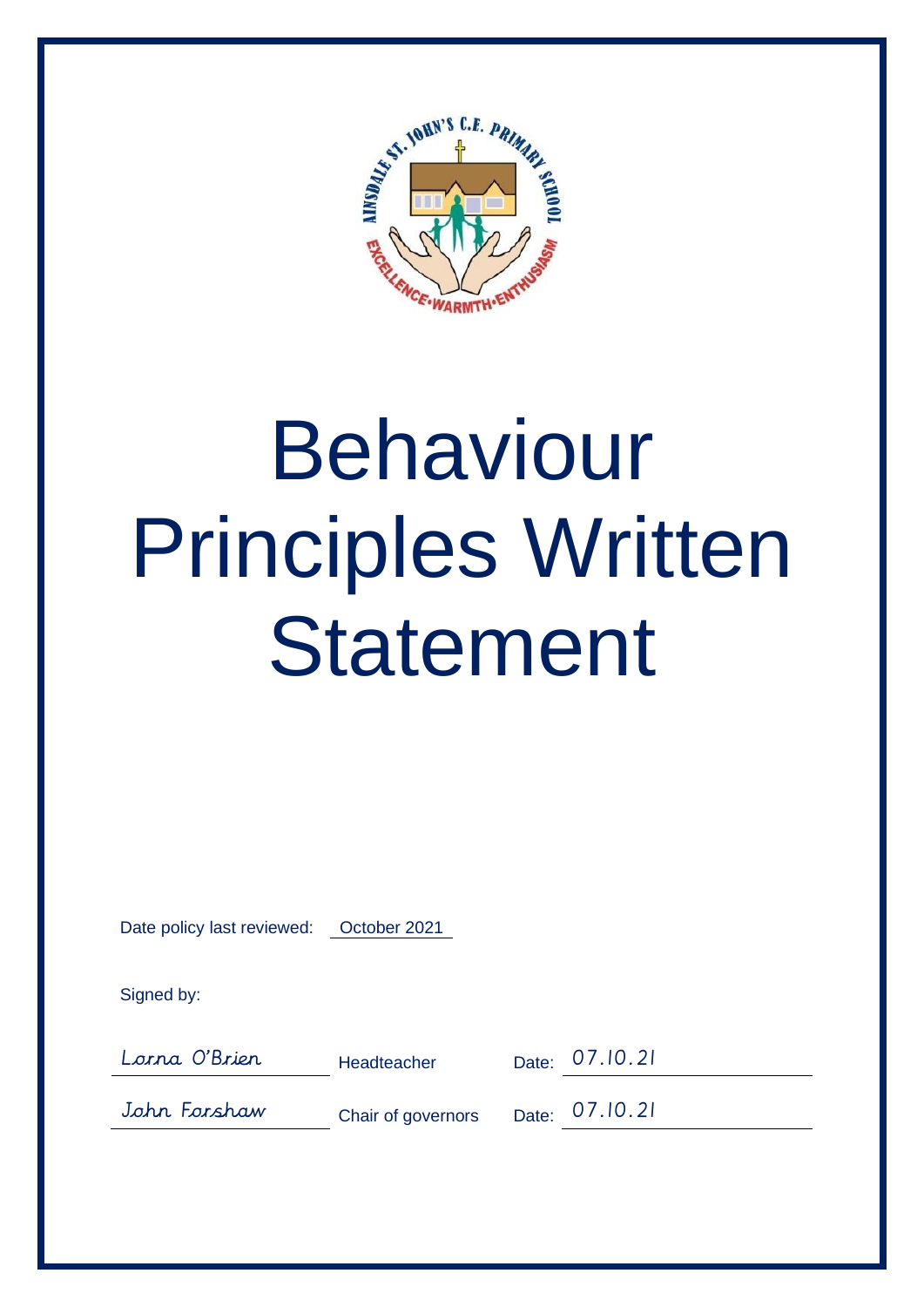This document is not policy or practice, rather it is a statement to set out Ainsdale St. John's broad principles and values with regard to behaviour that is both expected and promoted within the school.

Actual, practical applications of these principles are the responsibility of the headteacher, who will view each case in light of these principles and any relevant policies.

The governing body is aware and approves of this statement, believing it accurately reflects the school's ethos and that effective learning and development relies on good standards of behaviour.

This is why, at Ainsdale St. John's, we seek to uphold high standards of behaviour that are guided by the principles within this statement.

## **Principles**

- The school's primary concern is the safety, wellbeing and education of all pupils; actions taken in cases of bad behaviour are with the intention of upholding their wellbeing and academic progress, as well as fulfilling our safeguarding responsibilities.
- All members of the school community must be treated inclusively and be free from any form of discrimination or prejudice – whether it be racial, ethnic, gender, sexual orientation, religious or age-based.
- The school will create and maintain an atmosphere and ethos of tolerance, equality, diversity, respect, understanding, kindness and a sense of citizenship throughout the school community in everyday practice.
- All children, staff and visitors should feel safe in the school environment at all times through a high quality of care, support and guidance.
- All pupils have a right to fulfil their greatest academic and personal potential and feel they are valued members of the school by both their peers and school staff, and should be free from bullying, discrimination and distracting peer behaviour.
- Rules are to be consistently applied across the school and where sanctions and punishments are exercised, they should be proportionate to the misdemeanour, in line with the school's Behaviour Policy.
- Good behaviour around school is to be acknowledged and rewarded at the discretion of staff, who will judge appropriately.
- At Ainsdale St. John's, we want to foster a community and collective ethos amongst all members of the school and promote values of caring, empathy, teamwork and coordination.
- In cases of problematic pupil behaviour, regardless of how sustained and disruptive, the pupil's out-of-school circumstances and possible special educational needs and disabilities must be taken into account. Comprehensive support is given before or alongside disciplinary measures – exclusions and expulsions are to be used only as a last resort where other measures fail.
- Any kind of violence, threatening behaviour or abuse between pupils, or by pupils/parents/carers towards the school's staff, will not be tolerated. If a parent/carer does not conduct himself/herself properly, the school reserves the right to ban them from the school premises and, if the parent/carer continues to cause disturbance, he or she may be liable to prosecution.